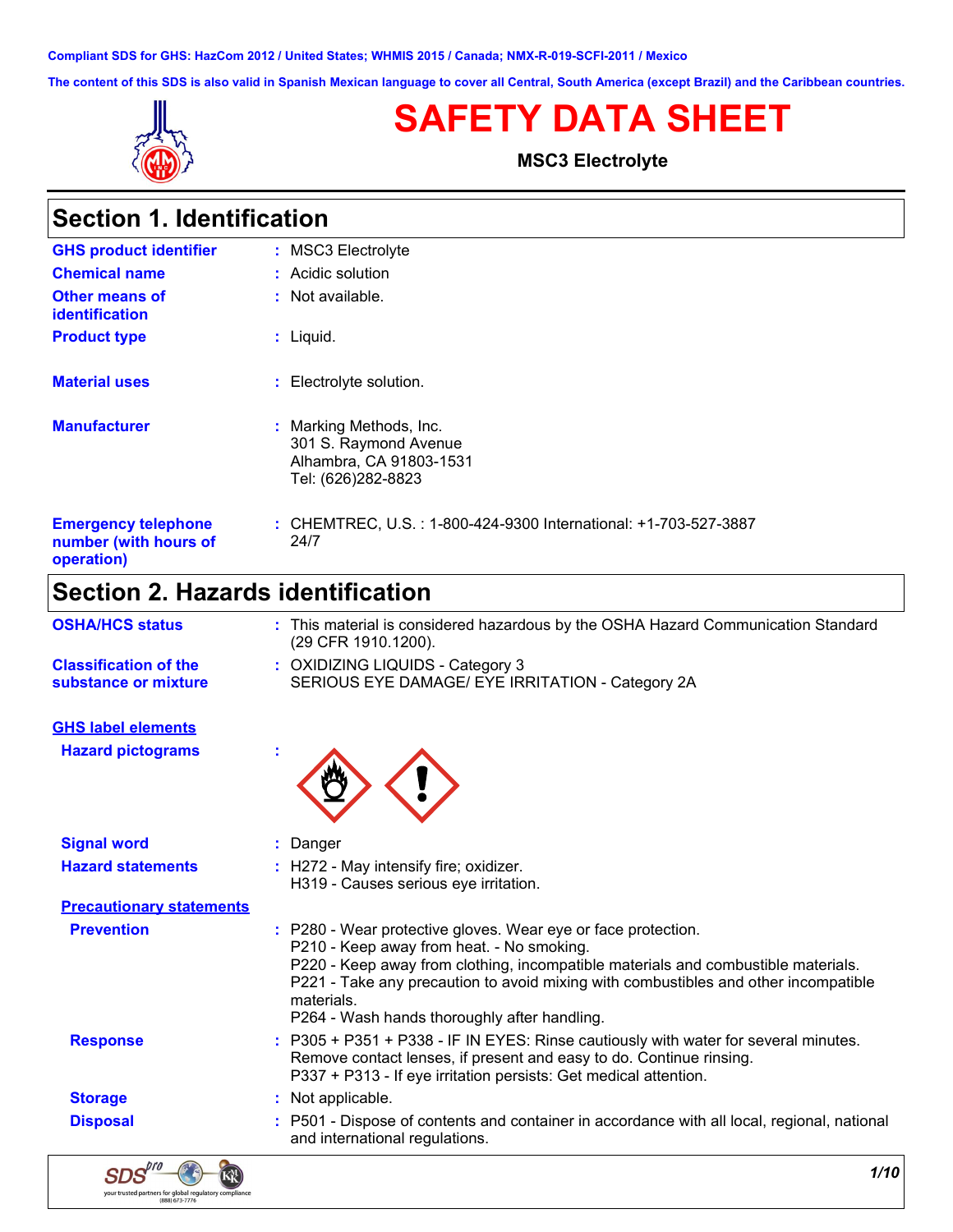### **Section 2. Hazards identification**

**Hazards not otherwise classified (HNOC)**

| <b>Physical hazards not</b><br>otherwise classified<br>(PHNOC) | : None known. |
|----------------------------------------------------------------|---------------|
| <b>Health hazards not</b><br>otherwise classified<br>(HHNOC)   | : None known. |

## **Section 3. Composition/information on ingredients**

| <b>Substance/mixture</b>         | : Mixture         |
|----------------------------------|-------------------|
| <b>Chemical name</b>             | : Acidic solution |
| Other means of<br>identification | : Not available.  |

#### **CAS number/other identifiers**

| <b>CAS</b> number                         | : Not applicable. |
|-------------------------------------------|-------------------|
| <b>Product code</b>                       | $:$ MSC3          |
| the company of the seat of the company of |                   |

| <b>Ingredient name</b>          | $\bullet$                | <b>CAS number</b>    |
|---------------------------------|--------------------------|----------------------|
| Ammonium nitrate<br>Citric Acid | $10 - 30$<br>10<br>$-5-$ | 6484-52-2<br>77-92-9 |
|                                 |                          |                      |

**Any concentration shown as a range is to protect confidentiality or is due to batch variation.**

**There are no additional ingredients present which, within the current knowledge of the supplier and in the concentrations applicable, are classified as hazardous to health or the environment and hence require reporting in this section.**

**Occupational exposure limits, if available, are listed in Section 8.**

### **Section 4. First aid measures**

|                     | <b>Description of necessary first aid measures</b>                                                                                                                                                                                                                                                                                                                                                     |
|---------------------|--------------------------------------------------------------------------------------------------------------------------------------------------------------------------------------------------------------------------------------------------------------------------------------------------------------------------------------------------------------------------------------------------------|
| Eye contact         | : Immediately flush eyes with plenty of water, occasionally lifting the upper and lower<br>eyelids. Check for and remove any contact lenses. Continue to rinse for at least 20<br>minutes. Get medical attention.                                                                                                                                                                                      |
| <b>Inhalation</b>   | : Remove victim to fresh air and keep at rest in a position comfortable for breathing. If not<br>breathing, if breathing is irregular or if respiratory arrest occurs, provide artificial<br>respiration or oxygen by trained personnel. It may be dangerous to the person providing<br>aid to give mouth-to-mouth resuscitation. Maintain an open airway. Get medical<br>attention if symptoms occur. |
| <b>Skin contact</b> | : Rinse immediately contaminated clothing and skin with plenty of water. Get medical<br>attention if symptoms occur. Wash clothing before reuse. Clean shoes thoroughly<br>before reuse.                                                                                                                                                                                                               |
| <b>Ingestion</b>    | : Wash out mouth with water. If material has been swallowed and the exposed person is<br>conscious, give small quantities of water to drink. Do not induce vomiting unless<br>directed to do so by medical personnel. Never give anything by mouth to an<br>unconscious person. Get medical attention if symptoms occur.                                                                               |

#### **Most important symptoms/effects, acute and delayed**

| <b>Potential acute health effects</b> |                                                                                                                     |
|---------------------------------------|---------------------------------------------------------------------------------------------------------------------|
| <b>Eve contact</b>                    | : Causes serious eye irritation.                                                                                    |
| <b>Inhalation</b>                     | Exposure to decomposition products may cause a health hazard. Serious effects may<br>be delayed following exposure. |

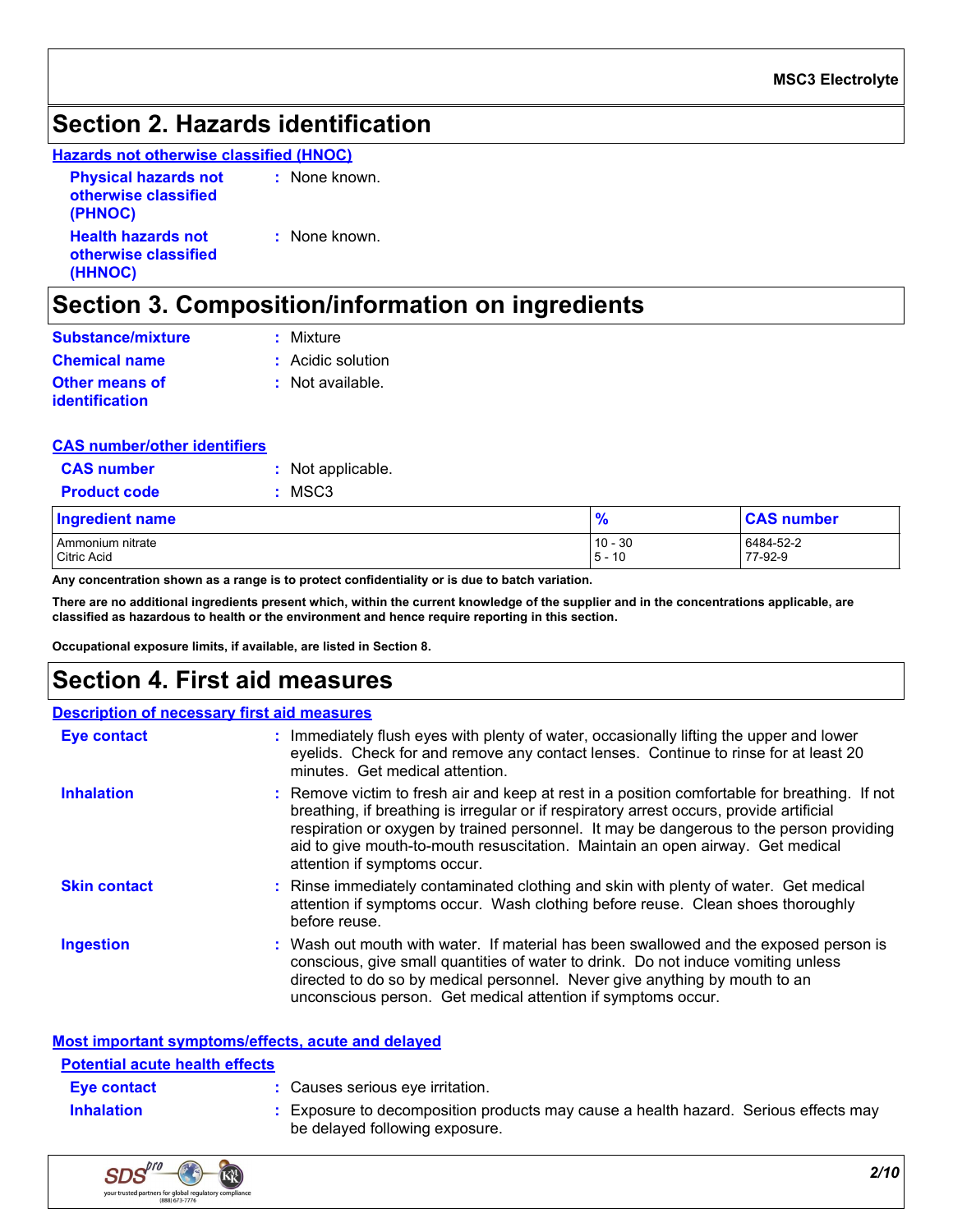# **Section 4. First aid measures**

| <b>Skin contact</b>                 | : May cause skin irritation.                                                                                                                                                  |
|-------------------------------------|-------------------------------------------------------------------------------------------------------------------------------------------------------------------------------|
| <b>Ingestion</b>                    | : Irritating to mouth, throat and stomach.                                                                                                                                    |
| <b>Over-exposure signs/symptoms</b> |                                                                                                                                                                               |
| Eye contact                         | : Adverse symptoms may include the following:<br>pain or irritation<br>watering<br>redness                                                                                    |
| <b>Inhalation</b>                   | : No known significant effects or critical hazards.                                                                                                                           |
| <b>Skin contact</b>                 | : No known significant effects or critical hazards.                                                                                                                           |
| <b>Ingestion</b>                    | : No known significant effects or critical hazards.                                                                                                                           |
|                                     | Indication of immediate medical attention and special treatment needed, if necessary                                                                                          |
| <b>Notes to physician</b>           | : In case of inhalation of decomposition products in a fire, symptoms may be delayed.<br>The exposed person may need to be kept under medical surveillance for 48 hours.      |
| <b>Specific treatments</b>          | : No specific treatment.                                                                                                                                                      |
| <b>Protection of first-aiders</b>   | : No action shall be taken involving any personal risk or without suitable training. It may<br>be dangerous to the person providing aid to give mouth-to-mouth resuscitation. |
|                                     |                                                                                                                                                                               |

**See toxicological information (Section 11)**

# **Section 5. Fire-fighting measures**

| <b>Extinguishing media</b>                               |                                                                                                                                                                          |
|----------------------------------------------------------|--------------------------------------------------------------------------------------------------------------------------------------------------------------------------|
| <b>Suitable extinguishing</b><br>media                   | : Use an extinguishing agent suitable for the surrounding fire.                                                                                                          |
| <b>Unsuitable extinguishing</b><br>media                 | : None known.                                                                                                                                                            |
| <b>Specific hazards arising</b><br>from the chemical     | : Oxidizing material. May intensify fire.                                                                                                                                |
| <b>Hazardous thermal</b><br>decomposition products       | : Decomposition products may include the following materials:<br>carbon dioxide<br>carbon monoxide<br>nitrogen oxides<br>metal oxide/oxides                              |
| <b>Special protective actions</b><br>for fire-fighters   | : Move containers from fire area if this can be done without risk. Use water spray to keep<br>fire-exposed containers cool.                                              |
| <b>Special protective</b><br>equipment for fire-fighters | : Fire-fighters should wear appropriate protective equipment and self-contained breathing<br>apparatus (SCBA) with a full face-piece operated in positive pressure mode. |

### **Section 6. Accidental release measures**

**Personal precautions, protective equipment and emergency procedures**

| <b>For non-emergency</b><br>personnel | : Shut off all ignition sources. No flares, smoking or flames in hazard area. Avoid<br>breathing vapor or mist. Provide adequate ventilation. Wear appropriate respirator<br>when ventilation is inadequate. Put on appropriate personal protective equipment. |
|---------------------------------------|----------------------------------------------------------------------------------------------------------------------------------------------------------------------------------------------------------------------------------------------------------------|
|                                       | For emergency responders : If specialized clothing is required to deal with the spillage, take note of any information in<br>Section 8 on suitable and unsuitable materials. See also the information in "For non-<br>emergency personnel".                    |

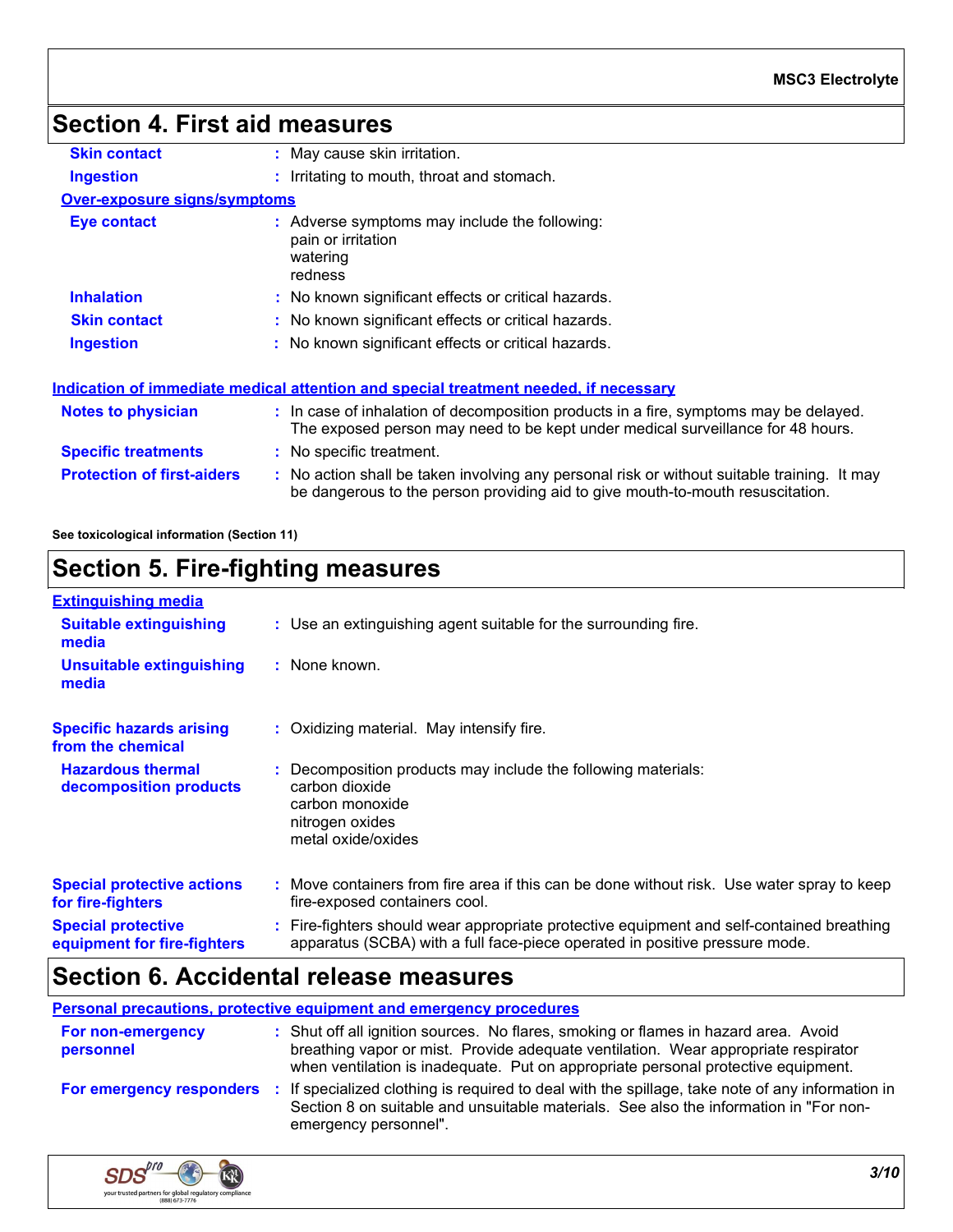### **Section 6. Accidental release measures**

| <b>Environmental precautions</b> | : Avoid dispersal of spilled material and runoff and contact with soil, waterways, drains |  |
|----------------------------------|-------------------------------------------------------------------------------------------|--|
|                                  | and sewers. Inform the relevant authorities if the product has caused environmental       |  |
|                                  | pollution (sewers, waterways, soil or air).                                               |  |

**Methods and materials for containment and cleaning up**

**Spill** Stop leak if without risk. Move containers from spill area. Use spark-proof tools and **Spill** explosion-proof equipment. Approach release from upwind. Prevent entry into sewers, water courses, basements or confined areas. Do not absorb in sawdust or other combustible material. It may lead to a fire risk when it dries out. Wash spillages into an effluent treatment plant or proceed as follows. Contain and collect spillage with noncombustible, absorbent material e.g. sand, earth, vermiculite or diatomaceous earth and place in container for disposal according to local regulations (see Section 13). Dispose of via a licensed waste disposal contractor. Contaminated absorbent material may pose the same hazard as the spilled product. Note: see Section 1 for emergency contact information and Section 13 for waste disposal.

# **Section 7. Handling and storage**

| <u>, recaduono ioi pare nanamig</u>                                              |                                                                                                                                                                                                                                                                                                                                                                                                                                                                                                                                                                           |  |
|----------------------------------------------------------------------------------|---------------------------------------------------------------------------------------------------------------------------------------------------------------------------------------------------------------------------------------------------------------------------------------------------------------------------------------------------------------------------------------------------------------------------------------------------------------------------------------------------------------------------------------------------------------------------|--|
| <b>Protective measures</b>                                                       | : Put on appropriate personal protective equipment (see Section 8). Do not ingest. Avoid<br>contact with eyes, skin and clothing. Avoid breathing vapor or mist. Keep in the original<br>container or an approved alternative made from a compatible material, kept tightly<br>closed when not in use. Keep away from clothing, incompatible materials and<br>combustible materials. Keep away from heat. Empty containers retain product residue<br>and can be hazardous. Do not reuse container.                                                                        |  |
| <b>Advice on general</b><br>occupational hygiene                                 | : Eating, drinking and smoking should be prohibited in areas where this material is<br>handled, stored and processed. Workers should wash hands and face before eating,<br>drinking and smoking. See also Section 8 for additional information on hygiene<br>measures.                                                                                                                                                                                                                                                                                                    |  |
| <b>Conditions for safe storage,</b><br>including any<br><b>incompatibilities</b> | : Store in accordance with local regulations. Store in original container protected from<br>direct sunlight in a dry, cool and well-ventilated area, away from incompatible materials<br>(see Section 10) and food and drink. Separate from reducing agents and combustible<br>materials. Keep container tightly closed and sealed until ready for use. Containers that<br>have been opened must be carefully resealed and kept upright to prevent leakage. Do<br>not store in unlabeled containers. Use appropriate containment to avoid environmental<br>contamination. |  |

### **Section 8. Exposure controls/personal protection**

#### **Control parameters United States**

**Occupational exposure limits**

None.

**Canada**

**Occupational exposure limits**

None.

**Mexico**

None.

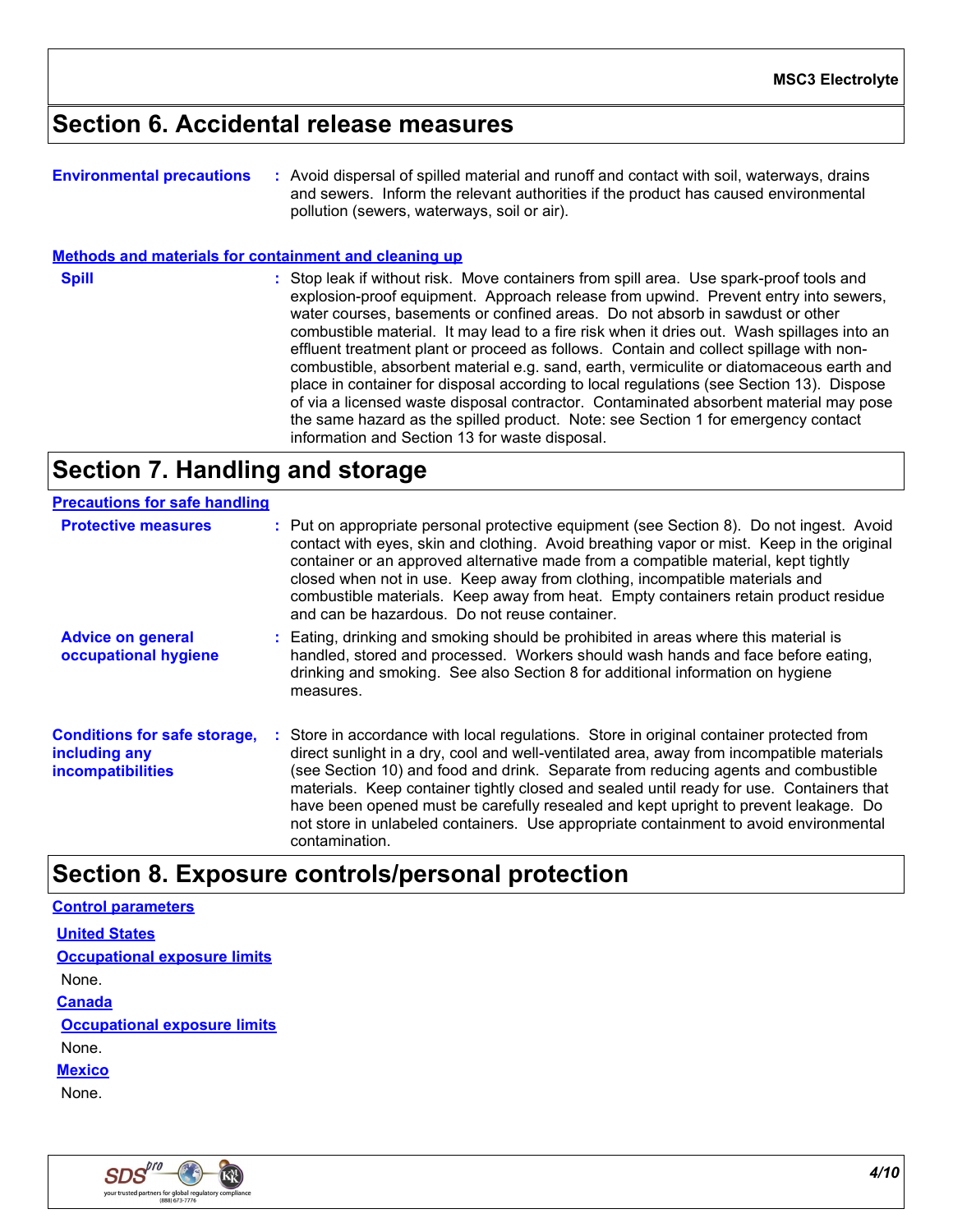# **Section 8. Exposure controls/personal protection**

| <b>Appropriate engineering</b> | : Good general ventilation should be sufficient to control worker exposure to airborne |
|--------------------------------|----------------------------------------------------------------------------------------|
| <b>controls</b>                | contaminants.                                                                          |
| <b>Environmental exposure</b>  | . Emissions from ventilation or work process equipment should be checked to ensure     |

**Environmental exposure controls :** Emissions from ventilation or work process equipment should be checked to ensure they comply with the requirements of environmental protection legislation.

#### **Individual protection measures**

| <b>Hygiene measures</b>       | : Wash hands, forearms and face thoroughly after handling chemical products, before<br>eating, smoking and using the lavatory and at the end of the working period.<br>Appropriate techniques should be used to remove potentially contaminated clothing.<br>Wash contaminated clothing before reusing. Ensure that eyewash stations and safety<br>showers are close to the workstation location. |  |  |
|-------------------------------|---------------------------------------------------------------------------------------------------------------------------------------------------------------------------------------------------------------------------------------------------------------------------------------------------------------------------------------------------------------------------------------------------|--|--|
| <b>Eye/face protection</b>    | : Safety eyewear complying with an approved standard should be used when a risk<br>assessment indicates this is necessary to avoid exposure to liquid splashes, mists,<br>gases or dusts. If contact is possible, the following protection should be worn, unless<br>the assessment indicates a higher degree of protection: chemical splash goggles.                                             |  |  |
| <b>Skin protection</b>        |                                                                                                                                                                                                                                                                                                                                                                                                   |  |  |
| <b>Hand protection</b>        | : Chemical-resistant, impervious gloves complying with an approved standard should be<br>worn at all times when handling chemical products if a risk assessment indicates this is<br>necessary.                                                                                                                                                                                                   |  |  |
| <b>Body protection</b>        | : Personal protective equipment for the body should be selected based on the task being<br>performed and the risks involved and should be approved by a specialist before<br>handling this product.                                                                                                                                                                                               |  |  |
| <b>Other skin protection</b>  | : Appropriate footwear and any additional skin protection measures should be selected<br>based on the task being performed and the risks involved and should be approved by a<br>specialist before handling this product.                                                                                                                                                                         |  |  |
| <b>Respiratory protection</b> | : Use a properly fitted, air-purifying or supplied air respirator complying with an approved<br>standard if a risk assessment indicates this is necessary. Respirator selection must be<br>based on known or anticipated exposure levels, the hazards of the product and the safe<br>working limits of the selected respirator.                                                                   |  |  |

# **Section 9. Physical and chemical properties**

| <b>Appearance</b>                               |                                   |
|-------------------------------------------------|-----------------------------------|
| <b>Physical state</b>                           | Liquid.                           |
| Color                                           | Clear.                            |
| Odor                                            | Not available.                    |
| <b>Odor threshold</b>                           | Not available.                    |
| рH                                              | $: 1.5 \text{ to } 3$             |
| <b>Melting point</b>                            | : $0^{\circ}$ C (32 $^{\circ}$ F) |
| <b>Boiling point</b>                            | 100°C (212°F)<br>÷.               |
| <b>Flash point</b>                              | $:$ Not available.                |
| <b>Evaporation rate</b>                         | Not available.                    |
| <b>Flammability (solid, gas)</b>                | : Not available.                  |
| Lower and upper explosive<br>(flammable) limits | $:$ Not available.                |
| Vapor pressure                                  | $:$ Not available.                |
| <b>Vapor density</b>                            | : $>1$ [Air = 1]                  |
| <b>Relative density</b>                         | 1.1                               |
| <b>Solubility</b>                               | Complete.                         |

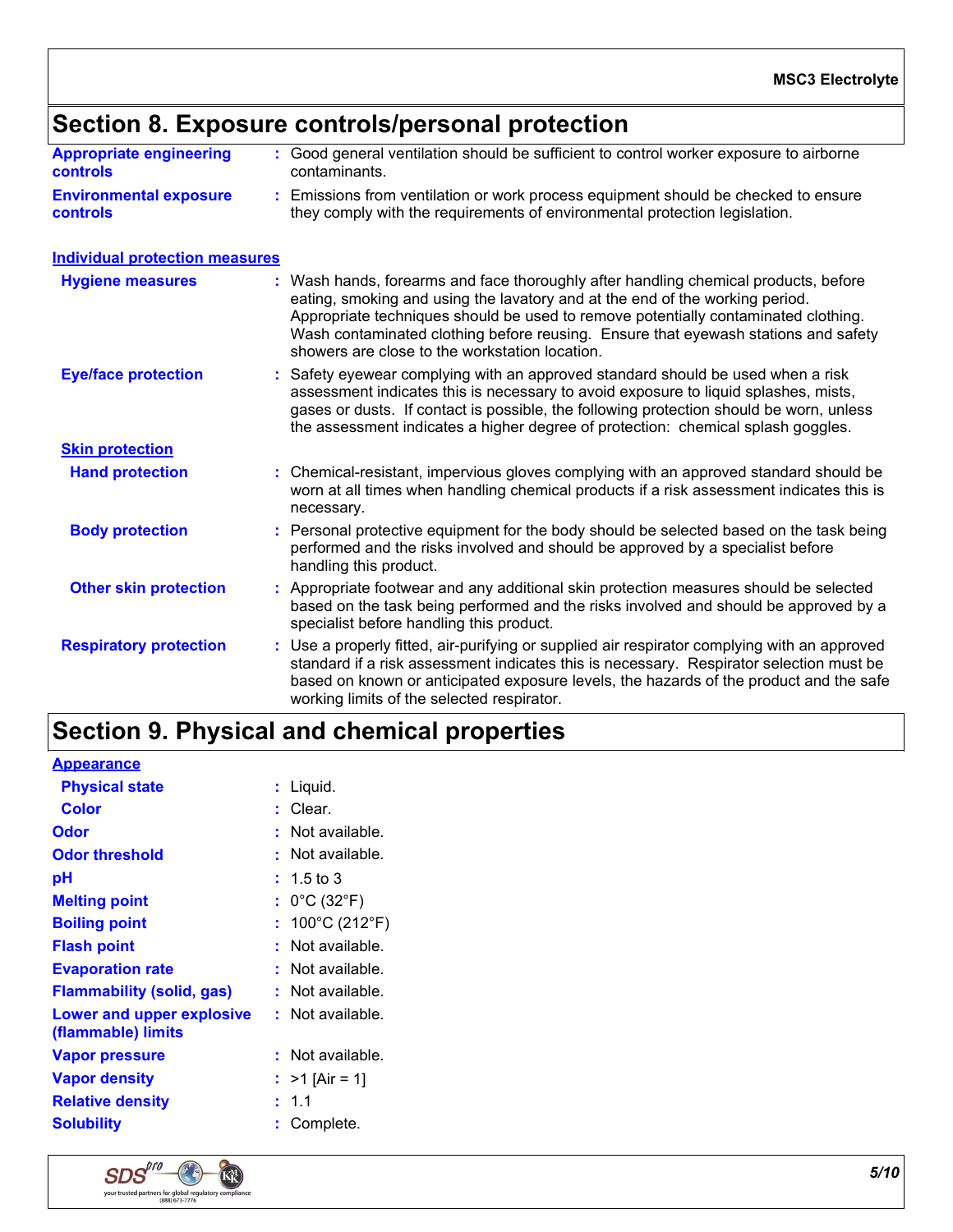# **Section 9. Physical and chemical properties**

| <b>Partition coefficient: n-</b><br>octanol/water | : Not available. |
|---------------------------------------------------|------------------|
| <b>Auto-ignition temperature</b>                  | : Not available. |
| <b>Decomposition temperature</b>                  | : Not available. |
| <b>Viscosity</b>                                  | : Not available. |
| <b>Volatility</b>                                 | $: 0\%$ (v/v)    |
| VOC (w/w)                                         | $: 0 \%$ (w/w)   |

# **Section 10. Stability and reactivity**

| <b>Reactivity</b>                            | : No specific test data related to reactivity available for this product or its ingredients.                                                                                                                                                              |
|----------------------------------------------|-----------------------------------------------------------------------------------------------------------------------------------------------------------------------------------------------------------------------------------------------------------|
| <b>Chemical stability</b>                    | : The product is stable.                                                                                                                                                                                                                                  |
| <b>Possibility of hazardous</b><br>reactions | : Hazardous reactions or instability may occur under certain conditions of storage or use.<br>Conditions may include the following:<br>contact with combustible materials<br>Reactions may include the following:<br>risk of causing or intensifying fire |
| <b>Conditions to avoid</b>                   | : Drying on clothing or other combustible materials may cause fire.                                                                                                                                                                                       |
| <b>Incompatible materials</b>                | : Reactive or incompatible with the following materials: oxidizing materials, reducing<br>materials and alkalis.                                                                                                                                          |
| <b>Hazardous decomposition</b><br>products   | : Under normal conditions of storage and use, hazardous decomposition products should<br>not be produced.                                                                                                                                                 |

### **Section 11. Toxicological information**

#### **Information on toxicological effects**

| <b>Acute toxicity</b> |  |
|-----------------------|--|
|                       |  |

| <b>Product/ingredient name</b> | <b>Result</b> | <b>Species</b> | <b>Dose</b> | <b>Exposure</b> |
|--------------------------------|---------------|----------------|-------------|-----------------|
| Ammonium nitrate               | LD50 Oral     | Rat            | 2217 mg/kg  |                 |
| <b>Citric Acid</b>             | LD50 Oral     | Rat            | 3 g/kg      |                 |

#### **Irritation/Corrosion**

| <b>Product/ingredient name</b> | <b>Result</b>                                                              | <b>Species</b>             | <b>Score</b> | <b>Exposure</b>                                | <b>Observation</b> |
|--------------------------------|----------------------------------------------------------------------------|----------------------------|--------------|------------------------------------------------|--------------------|
| Citric Acid                    | Eves - Severe irritant<br>Skin - Mild irritant<br>Skin - Moderate irritant | Rabbit<br>Rabbit<br>Rabbit |              | 24 hours 750 µg<br>24 hours 500 mg<br>$0.5$ mL |                    |

#### **Sensitization**

There is no data available.

#### **Carcinogenicity**

There is no data available.

#### **Specific target organ toxicity (single exposure)**

There is no data available.

#### **Specific target organ toxicity (repeated exposure)**

There is no data available.

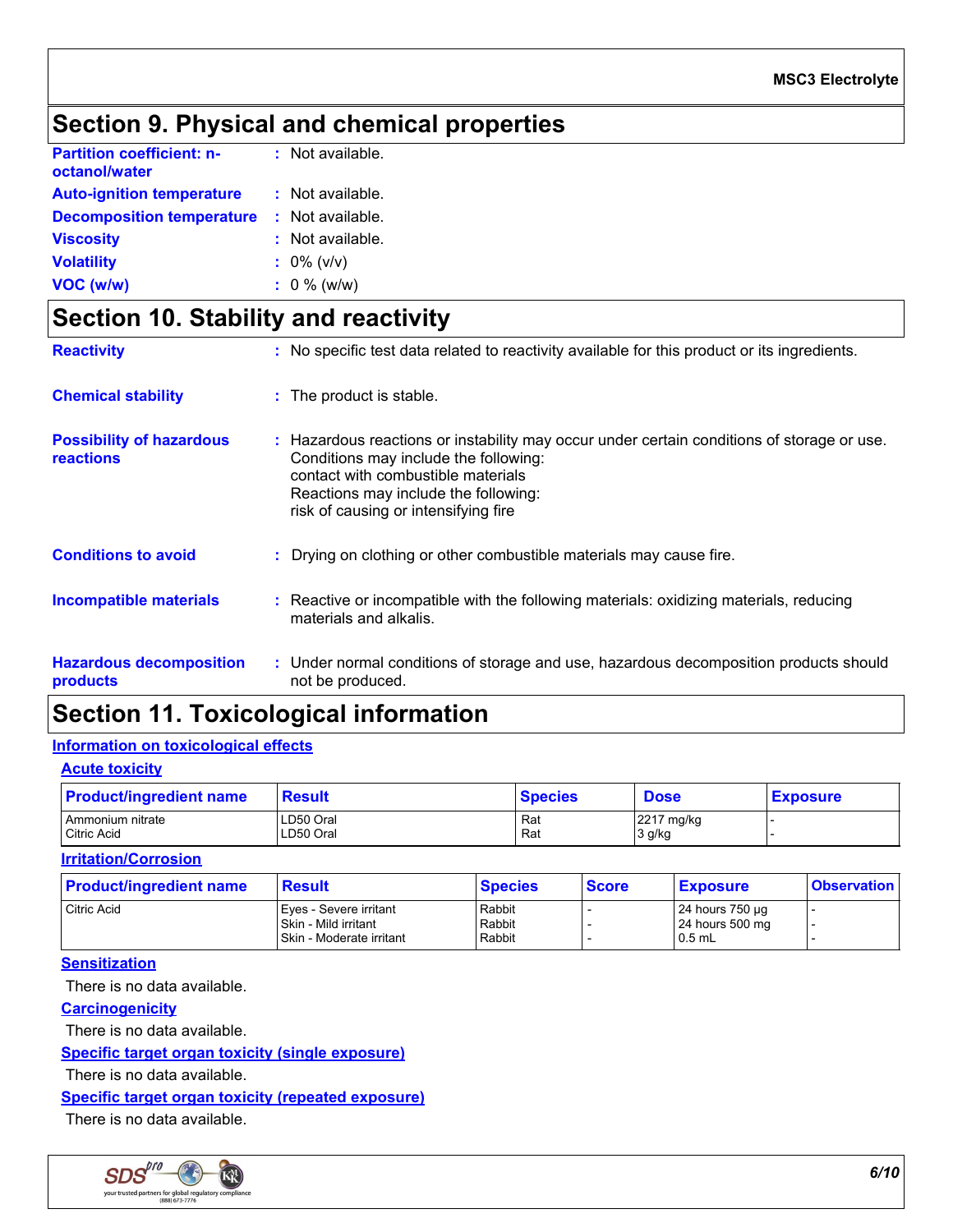# **Section 11. Toxicological information**

#### **Aspiration hazard**

There is no data available.

| <b>Information on the likely</b><br>routes of exposure | : Dermal contact. Eye contact. Inhalation. Ingestion.                                                                 |
|--------------------------------------------------------|-----------------------------------------------------------------------------------------------------------------------|
| <b>Potential acute health effects</b>                  |                                                                                                                       |
| <b>Eye contact</b>                                     | : Causes serious eye irritation.                                                                                      |
| <b>Inhalation</b>                                      | : Exposure to decomposition products may cause a health hazard. Serious effects may<br>be delayed following exposure. |
| <b>Skin contact</b>                                    | May cause skin irritation.                                                                                            |
| <b>Ingestion</b>                                       | : Irritating to mouth, throat and stomach.                                                                            |
|                                                        | <b>Symptoms related to the physical, chemical and toxicological characteristics</b>                                   |
| <b>Eye contact</b>                                     | : Adverse symptoms may include the following:<br>pain or irritation<br>watering<br>redness                            |
| <b>Inhalation</b>                                      | : No known significant effects or critical hazards.                                                                   |
| <b>Skin contact</b>                                    | : No known significant effects or critical hazards.                                                                   |
| <b>Ingestion</b>                                       | : No known significant effects or critical hazards.                                                                   |
|                                                        | Delayed and immediate effects and also chronic effects from short and long term exposure                              |
| <b>Short term exposure</b>                             |                                                                                                                       |
| <b>Potential immediate</b><br>effects                  | : No known significant effects or critical hazards.                                                                   |
| <b>Potential delayed effects</b>                       | : No known significant effects or critical hazards.                                                                   |
| Long term exposure                                     |                                                                                                                       |
| <b>Potential immediate</b><br>effects                  | : No known significant effects or critical hazards.                                                                   |
| <b>Potential delayed effects</b>                       | : No known significant effects or critical hazards.                                                                   |
| <b>Potential chronic health effects</b>                |                                                                                                                       |
| <b>General</b>                                         | : No known significant effects or critical hazards.                                                                   |
| <b>Carcinogenicity</b>                                 | : No known significant effects or critical hazards.                                                                   |
| <b>Mutagenicity</b>                                    | : No known significant effects or critical hazards.                                                                   |
| <b>Teratogenicity</b>                                  | : No known significant effects or critical hazards.                                                                   |
| <b>Developmental effects</b>                           | : No known significant effects or critical hazards.                                                                   |
| <b>Fertility effects</b>                               | : No known significant effects or critical hazards.                                                                   |
| <b>Numerical measures of toxicity</b>                  |                                                                                                                       |

### **Acute toxicity estimates**

| <b>Route</b> | <b>ATE value</b> |
|--------------|------------------|
| Oral         | 8576.7 mg/kg     |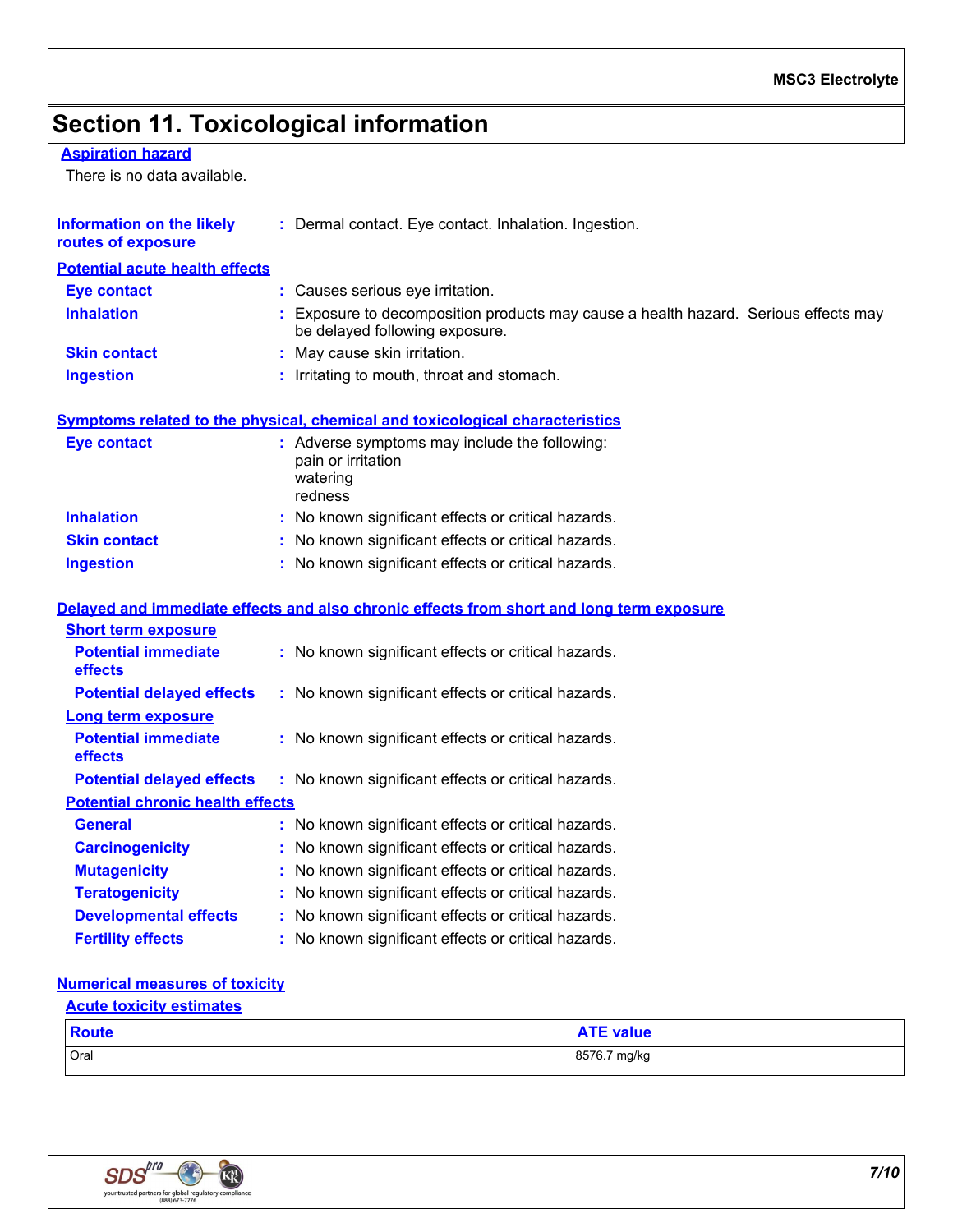## **Section 12. Ecological information**

#### **Toxicity**

| <b>Product/ingredient name</b> | <b>Result</b>                       | <b>Species</b>                        | <b>Exposure</b> |
|--------------------------------|-------------------------------------|---------------------------------------|-----------------|
| Ammonium nitrate               | Chronic NOEC >6 mg/L Fresh water    | Crustaceans - Cladocera               | 21 days         |
| <b>Citric Acid</b>             | Acute LC50 160000 µg/L Marine water | Crustaceans - Carcinus maenas - Adult | 48 hours        |

#### **Persistence and degradability**

There is no data available.

#### **Bioaccumulative potential**

| <b>Product/ingredient name</b> | $LogP_{ow}$ | <b>BCF</b> | <b>Potential</b> |
|--------------------------------|-------------|------------|------------------|
| Citric Acid                    | -1.8        |            | low              |

#### **Mobility in soil**

| <b>Soil/water partition</b><br>coefficient (K <sub>oc</sub> ) | $\therefore$ There is no data available. |
|---------------------------------------------------------------|------------------------------------------|
|                                                               |                                          |

**Other adverse effects** : No known significant effects or critical hazards.

### **Section 13. Disposal considerations**

#### **Disposal methods :**

The generation of waste should be avoided or minimized wherever possible. Disposal of this product, solutions and any by-products should comply with the requirements of environmental protection and waste disposal legislation and any regional local authority requirements. Dispose of surplus and non-recyclable products via a licensed waste disposal contractor. Waste should not be disposed of untreated to the sewer unless fully compliant with the requirements of all authorities with jurisdiction. Waste packaging should be recycled. Incineration or landfill should only be considered when recycling is not feasible. This material and its container must be disposed of in a safe way. Care should be taken when handling empty containers that have not been cleaned or rinsed out. Empty containers or liners may retain some product residues. Avoid dispersal of spilled material and runoff and contact with soil, waterways, drains and sewers.

### **Section 14. Transport information**

your trusted partners for global regulatory compliance<br>(888) 673-7776

|                                      | <b>DOT</b>                                     | TDG / NOM-003-SCT                              | <b>IMDG</b>                                    | <b>IATA</b>                                    |
|--------------------------------------|------------------------------------------------|------------------------------------------------|------------------------------------------------|------------------------------------------------|
| <b>UN number</b>                     | UN3139                                         | <b>UN3139</b>                                  | UN3139                                         | UN3139                                         |
| <b>UN proper</b><br>shipping name    | OXIDIZING LIQUID, N.O.S.<br>(Ammonium nitrate) | OXIDIZING LIQUID, N.O.S.<br>(Ammonium nitrate) | OXIDIZING LIQUID, N.O.S.<br>(Ammonium nitrate) | OXIDIZING LIQUID, N.O.S.<br>(Ammonium nitrate) |
| <b>Transport</b><br>hazard class(es) | 5.1<br>$\frac{1}{\sqrt{2}}$                    | 5.1<br>$\frac{Q}{Q}$                           | 5.1                                            | 5.1                                            |
| <b>Packing group</b>                 | $\mathbf{III}$                                 | $\mathbf{III}$                                 | Ш                                              | $\mathbf{III}$                                 |
| <b>Environmental</b><br>hazards      | No.                                            | No.                                            | No.                                            | No.                                            |
|                                      |                                                |                                                |                                                |                                                |
| SDS                                  |                                                |                                                |                                                | 8/10                                           |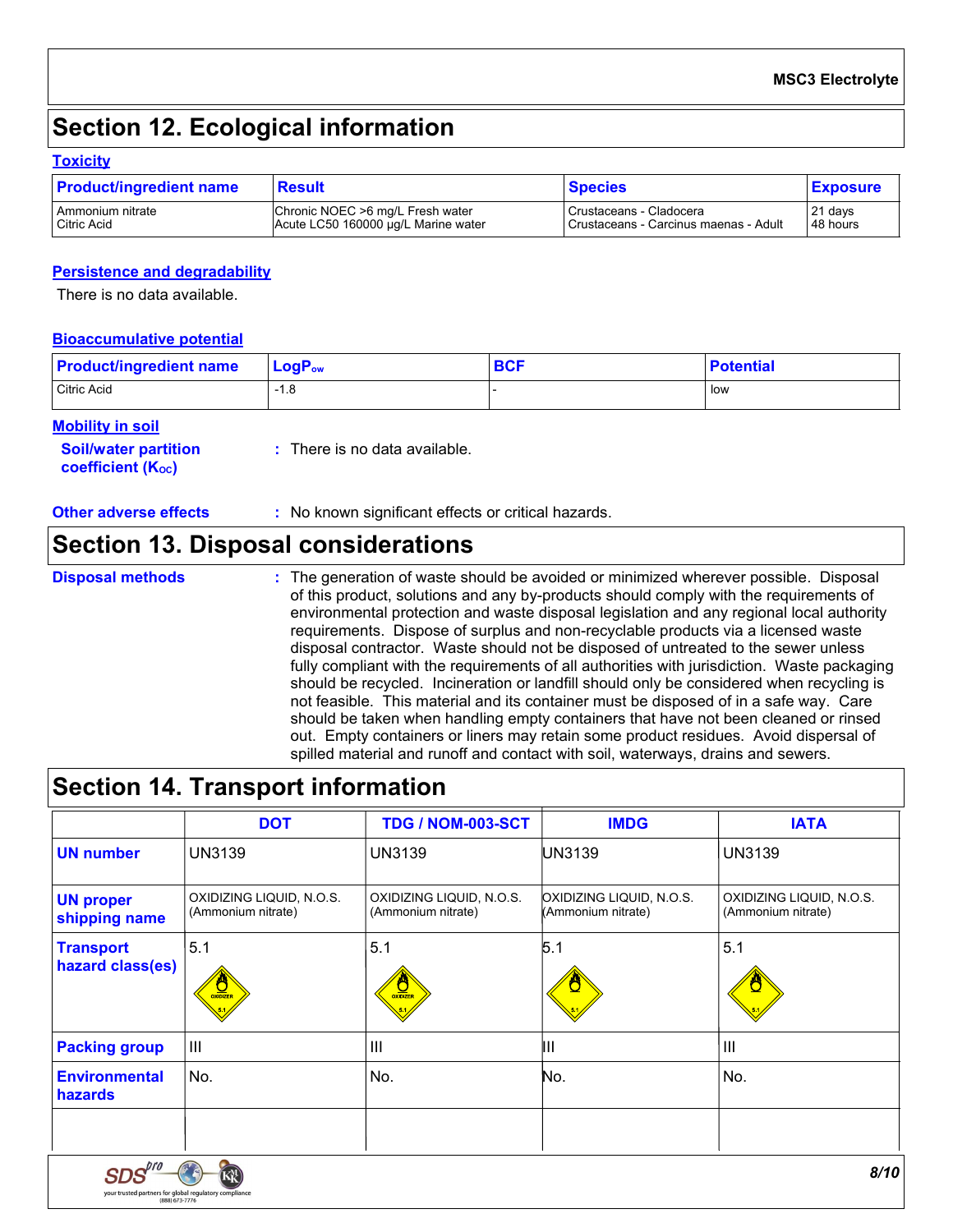|                                  |                                   |                                                   | <b>MSC3 Electrolyte</b> |
|----------------------------------|-----------------------------------|---------------------------------------------------|-------------------------|
|                                  | Section 14. Transport information |                                                   |                         |
| <b>Additional</b><br>information |                                   | <b>Emergency schedules (EmS)</b>  -<br>$F-A, S-Q$ |                         |
|                                  |                                   | <b>AERG</b> : 140                                 |                         |

**Special precautions for user Transport within user's premises:** always transport in closed containers that are **:** upright and secure. Ensure that persons transporting the product know what to do in the event of an accident or spillage.

**Transport in bulk according :** Not available. **to Annex II of MARPOL 73/78 and the IBC Code**

### **Section 15. Regulatory information**

| <b>U.S. Federal regulations</b>                                                   | : United States inventory (TSCA 8b): All components are listed or exempted. |
|-----------------------------------------------------------------------------------|-----------------------------------------------------------------------------|
| <b>Clean Air Act Section 112</b><br>(b) Hazardous Air<br><b>Pollutants (HAPS)</b> | : Not listed                                                                |
| <b>Clean Air Act Section 602</b><br><b>Class I Substances</b>                     | : Not listed                                                                |
| <b>Clean Air Act Section 602</b><br><b>Class II Substances</b>                    | : Not listed                                                                |
| <b>DEA List I Chemicals</b><br><b>(Precursor Chemicals)</b>                       | : Not listed                                                                |
| <b>DEA List I Chemicals</b><br>(Precursor Chemicals)                              | : Not listed                                                                |
| <b>SARA 302/304</b>                                                               |                                                                             |
| <b>Composition/information on ingredients</b>                                     |                                                                             |

**SARA 304 RQ :** Not applicable. **SARA 311/312 Classification :** Fire hazard Immediate (acute) health hazard No products were found.

#### **Composition/information on ingredients**

| <b>Name</b>      | $\frac{9}{6}$ | <b>Fire</b> | <b>Sudden</b><br><b>hazard release of</b><br><b>pressure</b> | <b>Reactive</b> | Immediate<br>(acute)<br>health<br>hazard | <b>Delayed</b><br>(chronic)<br>health<br>hazard |
|------------------|---------------|-------------|--------------------------------------------------------------|-----------------|------------------------------------------|-------------------------------------------------|
| Ammonium nitrate | $10 - 30$     | Yes.        | No.                                                          | No.             | Yes.                                     | No.                                             |
| Citric Acid      | $5 - 10$      | No.         | No.                                                          | No.             | Yes.                                     | No.                                             |

#### **SARA 313**

|                                           | <b>Product name</b> | <b>CAS number</b> | $\frac{9}{6}$ |
|-------------------------------------------|---------------------|-------------------|---------------|
| <b>Form R - Reporting</b><br>requirements | Ammonium nitrate    | 6484-52-2         | $10 - 30$     |
| <b>Supplier notification</b>              | Ammonium nitrate    | 6484-52-2         | $10 - 30$     |

SARA 313 notifications must not be detached from the SDS and any copying and redistribution of the SDS shall include copying and redistribution of the notice attached to copies of the SDS subsequently redistributed.